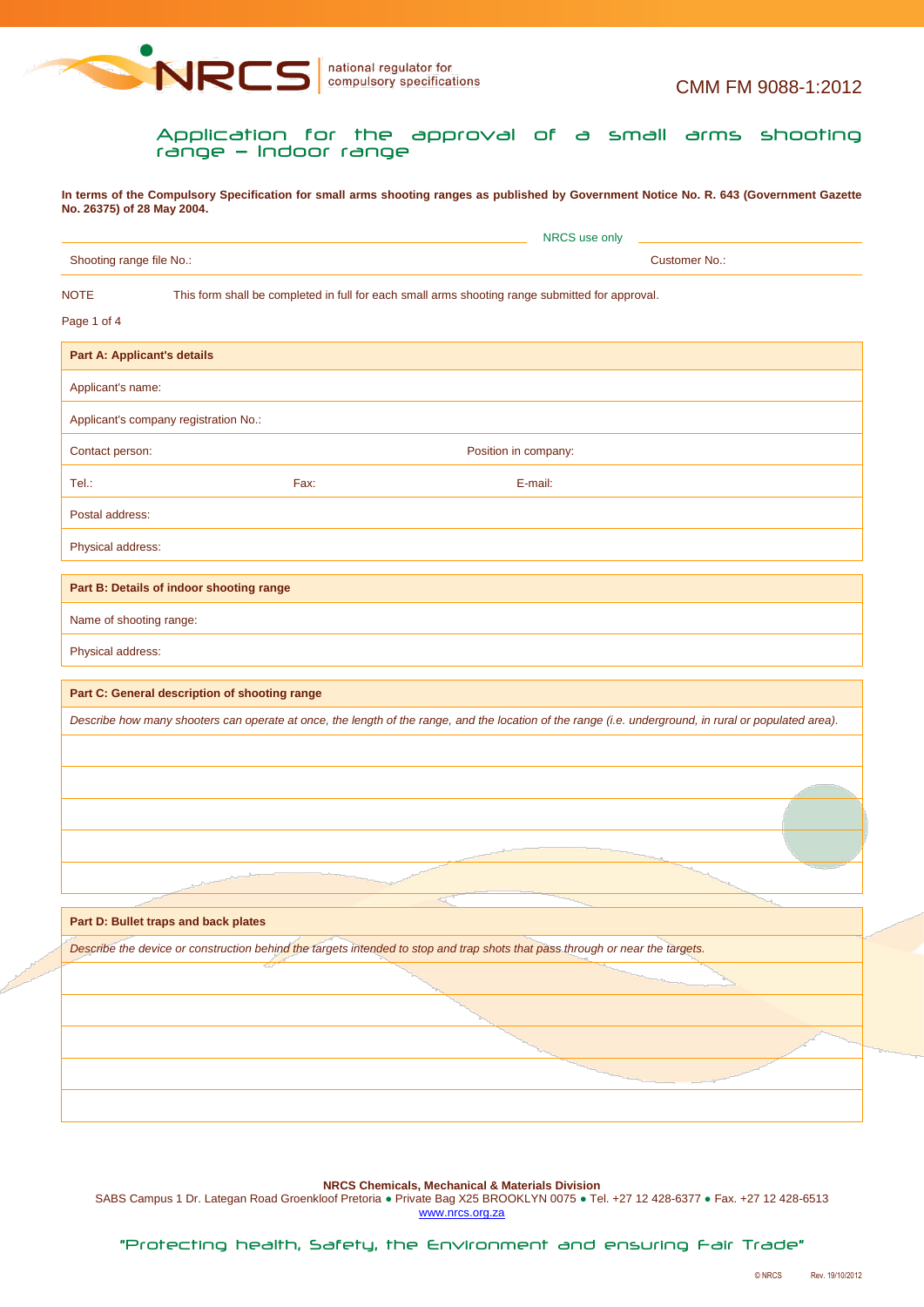*Describe the structures or devices mounted in the range intended to stop or redirect misdirected shots.*

**Part F: Type/s of firearms generally used in the shooting range**

**Part G: Firing points**

*Describe how many firing points are in the shooting range, and the construction and layout of any dividers/screens that may exist between shooters.*

## **Part H: Access control**

*Describe the indicators used to indicate to other users or the general public that the shooting range is in use, and the lockout methods that are used to restrict access to the shooting range.*

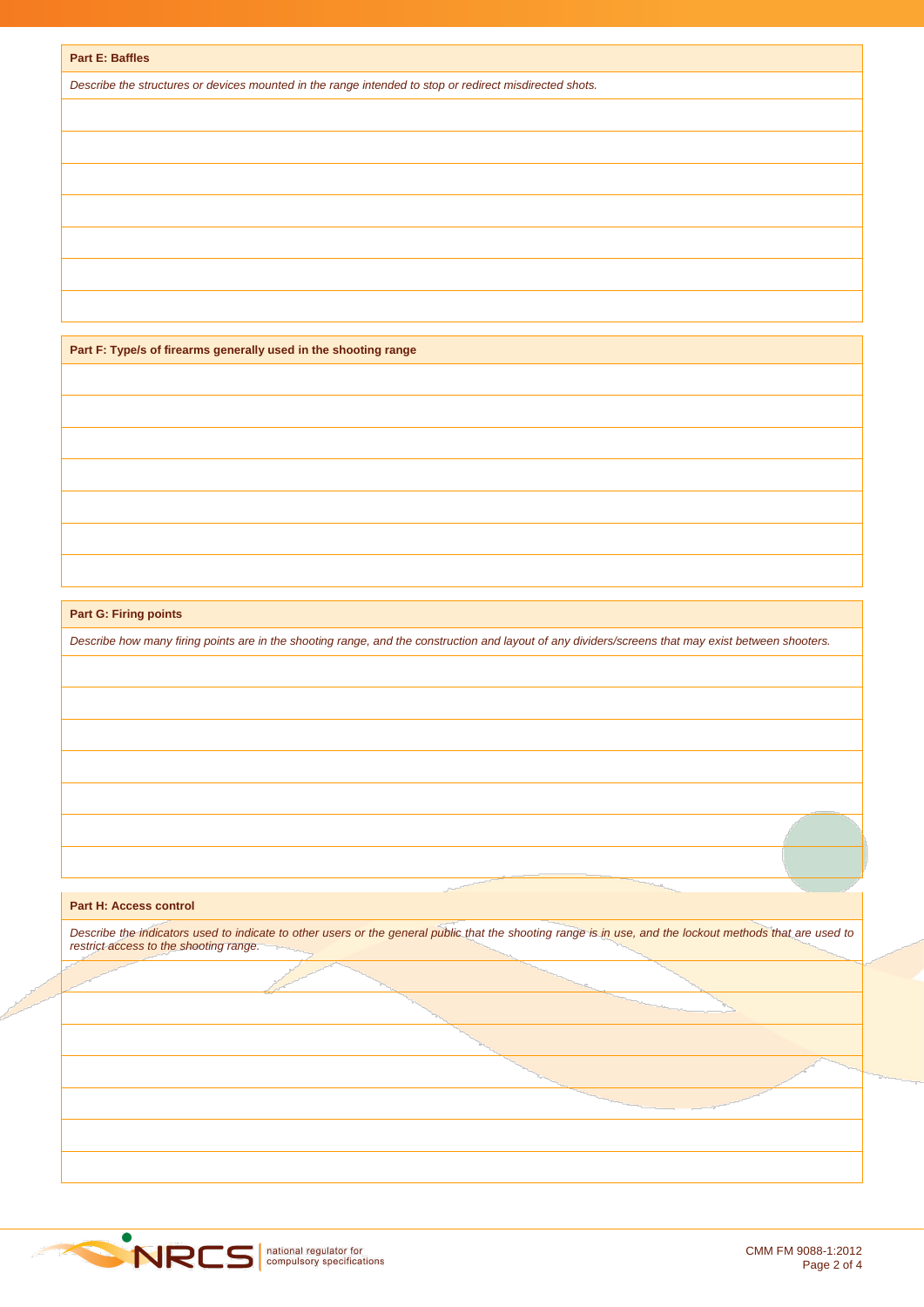|  | Part I: Targets |
|--|-----------------|
|--|-----------------|

*Describe the types of targets that are used in the shooting range (wooden targets, steel targets, falling targets, moving targets, etc.).*

**Part J: Ventilation system**

*Describe the system used to ventilate the shooting range in order to remove noxious gases and lead dust particles.*

**Part K: Noise control**

*Describe the methods that are used to protect the hearing of users and to contain noise levels in and around the shooting range.*

**Part L: Safes**

*State how many safes are in the shooting range and its category.*